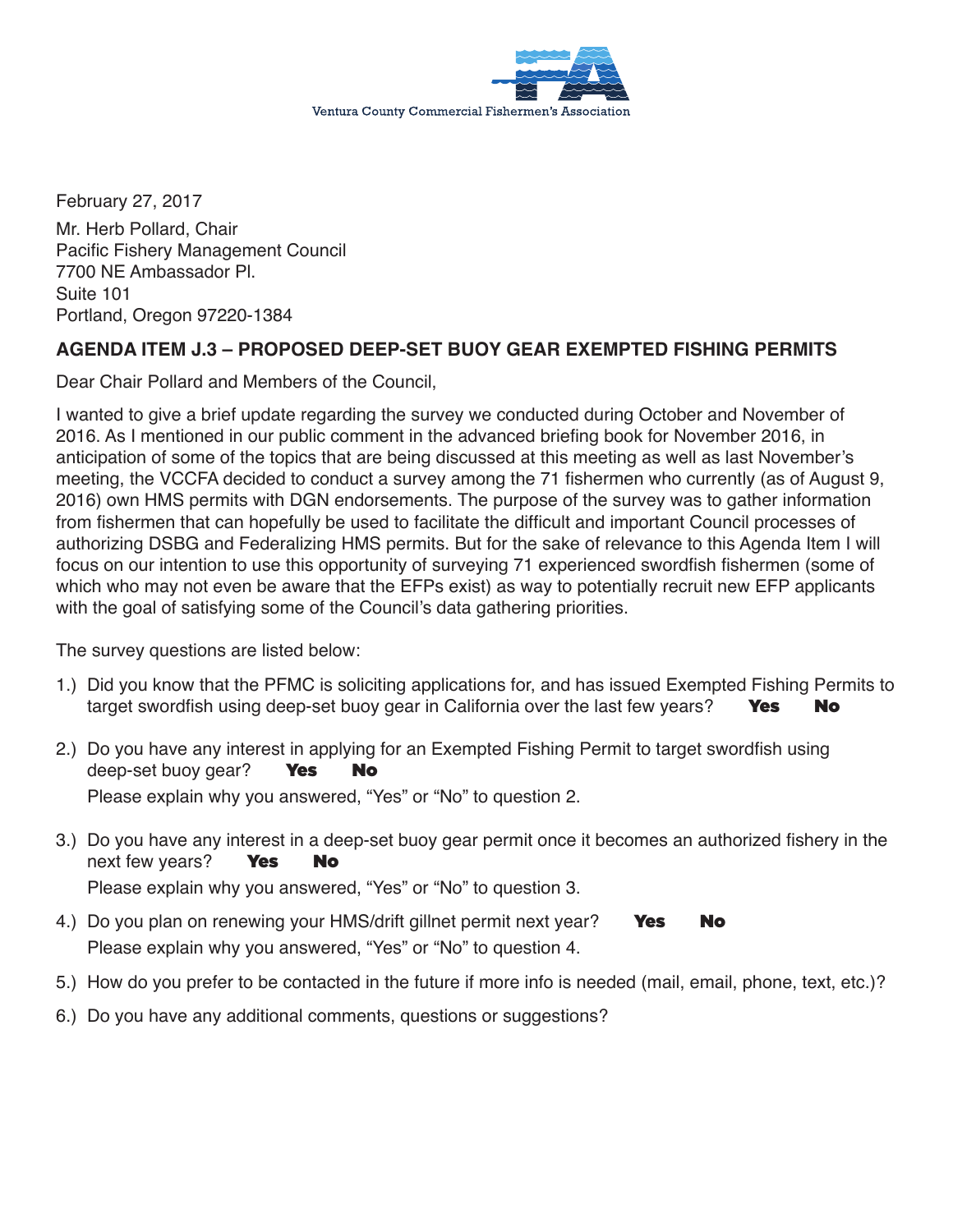

Here are the updated results of our survey with changes highlighted in **RED**:

| <b>VCCFA HMS/DRIFT GILLNET SURVEY SUMMARY</b>                     |                                       |                                             |                                           |
|-------------------------------------------------------------------|---------------------------------------|---------------------------------------------|-------------------------------------------|
|                                                                   | <b>NUMBER OF</b><br><b>PERMITTEES</b> | % OF SURVEY<br><b>RESPONSES</b><br>$(N=26)$ | % OF ISSUED<br><b>PERMITS</b><br>$(N=71)$ |
| <b>TOTAL COMPLETED SURVEYS</b>                                    | $27 (+3)$                             |                                             | 38.0                                      |
| DEEP-SET BUOY GEAR EXEMPTED FISHING PERMIT:                       |                                       |                                             |                                           |
| <b>Current PIER EFP participant</b>                               | 5                                     | 18.5                                        | 7.0                                       |
| Interested in applying for DSBG EFP (not currently participating) | $18 (+3)$                             | 66.7                                        | 25.4                                      |
| Only interested in EFP with no observer costs                     |                                       | 3.7                                         | 1.4                                       |
| Not interested in applying for DSBG EFP                           | 3                                     | 11.1                                        | 4.2                                       |
|                                                                   |                                       |                                             |                                           |
| Knew DSBG EFP existed prior to survey                             | 20                                    | 74.1                                        | 28.2                                      |
| Did not know DSBG EFP existed and want to apply                   | $7 (+3)$                              | 25.9                                        | 9.9                                       |
| <b>DEEP-SET BUOY GEAR PERMIT:</b>                                 |                                       |                                             |                                           |
| Interested in DSBG permit once the fishery is authorized          | $26 (+3)$                             | 96.3                                        | 36.6                                      |
| Not interested in DSBG permit                                     |                                       | 3.7                                         | 1.4                                       |
| <b>HMS/DRIFT GILLNET PERMIT:</b>                                  |                                       |                                             |                                           |
| Recent participant in CA DGN fishery (2015-17 fishing seasons)    | 8                                     | 29.6                                        | 11.3                                      |
| Did not participate in last two or more fishing seasons           | $19(+3)$                              | 70.4                                        | 26.7                                      |
|                                                                   |                                       |                                             |                                           |
| Plan to renew permit next year (2017-18 fishing season)           | $26 (+3)$                             | 96.3                                        | 36.6                                      |
| Do not plan to renew permit next year                             |                                       | 3.7                                         | 1.4                                       |

So the real news here is as you can see, 3 additional survey responses trickled in since the last November 2016 PFMC meeting and none of them knew the DSBG EFPs existed prior to the survey. The good news is that we now have 18 folks that are interested in applying for a DSBG EFP. Seven of which never even knew that the DSBG EFPs existed prior to this survey.

So now I can imagine you may be asking yourselves, if there are 18 folks interested in applying for a DSBG EFP, then why don't we have 18 new EFP applications, or at least 18 new vessels applying for an EFP at this March meeting? The short answer is that organizing and coordinating something like that in between last November and now would have been a job within itself that I simply don't have time for. However, I want to point out that I acknowledge and appreciate the Council tasking the HMSMT last November with developing criteria for deciding if a DSBG EFP application could be approved in one Council meeting rather than the current two. While it is important for an EFP applicant to personally attend Council meetings where their EFP is being considered, this can be difficult for any fisherman for a number of reasons, especially two out of state meetings. I have informed interested EFP applicants of the progress regarding the Councils intent to streamline this important EFP process and I look forward to a large number of new and well-informed DSBG EFP applicants at the June 2017 PFMC meeting.